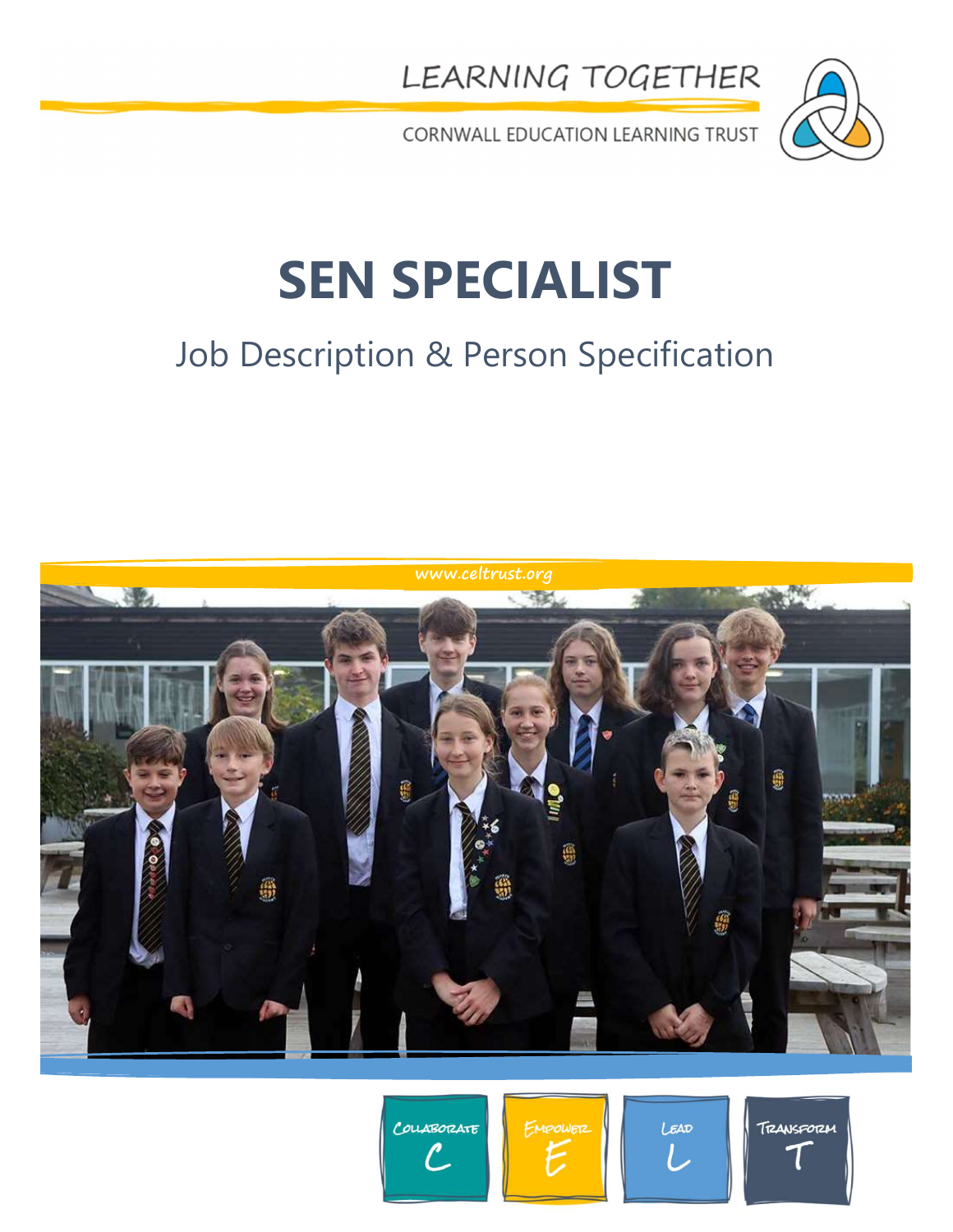### Job Description

| Purpose of the Post: | To take a pro-active role in the support of the educational, social and<br>physical needs of the students; to support the learning in classes and<br>through the extended school provisions. |
|----------------------|----------------------------------------------------------------------------------------------------------------------------------------------------------------------------------------------|
|                      | To work with students with autistic spectrum difficulties to ensure they are<br>able to access the curriculum and make progress at Penrice.                                                  |
|                      | To work with students with literacy difficulties and/or dyslexic needs to<br>ensure that they are able to access the curriculum and make progress.                                           |
| Reporting to:        | Operational SENDCo                                                                                                                                                                           |
| Key Contacts:        | Teachers, support staff, students, parents, external agencies                                                                                                                                |
| Location:            | Based at Penrice Academy but there may be a requirement to travel to<br>undertake work at or for other academies/sites within Cornwall Education<br>Learning Trust.                          |

#### Principal Responsibilities:

- $\div$  To assist individuals and groups of students in developing knowledge, skills and attitudes as defined by the curriculum. To take into account the learning support involved to aid the children to learn as effectively as possible.
- $\div$  To plan provisions taking into account the initial starting point, current attainment and targets of the students.
- \* To advance, track and monitor this progress in an agreed manner.
- $\cdot \cdot$  To prepare, use and maintain relevant teaching resources for use in small groups and by class teachers as required.
- $\div$  To establish a professional supportive relationship with the student/s concerned and to encourage acceptance and independence of all students.
- $\cdot \cdot$  To deliver provisions, either in small groups or in classes, to be resourced and assessed by the responsible party, where necessary as benefits student progress.
- $\div$  To invigilate examination and tests or act as a 1:1 for concessions.
- $\div$  To assist with the assessment, monitoring and recording of student's progress, health, behaviour and general wellbeing. To feedback any information (including concerns) regarding the wellbeing and educational needs of children to the Teacher or SENDCo as appropriate.
- $\cdot \cdot$  To be aware of confidential issues linked to home/student/teacher/school work and to ensure the confidentiality of such sensitive information.
- \* To supervise an individual or small group of students within a class under the overall control of the teacher.
- To meet the needs of students with emotional and behavioural difficulties. To control the student to prevent harm and disruption to the student or others, within the limits of the post holders training (e.g. Team Teach) and school policies and procedures.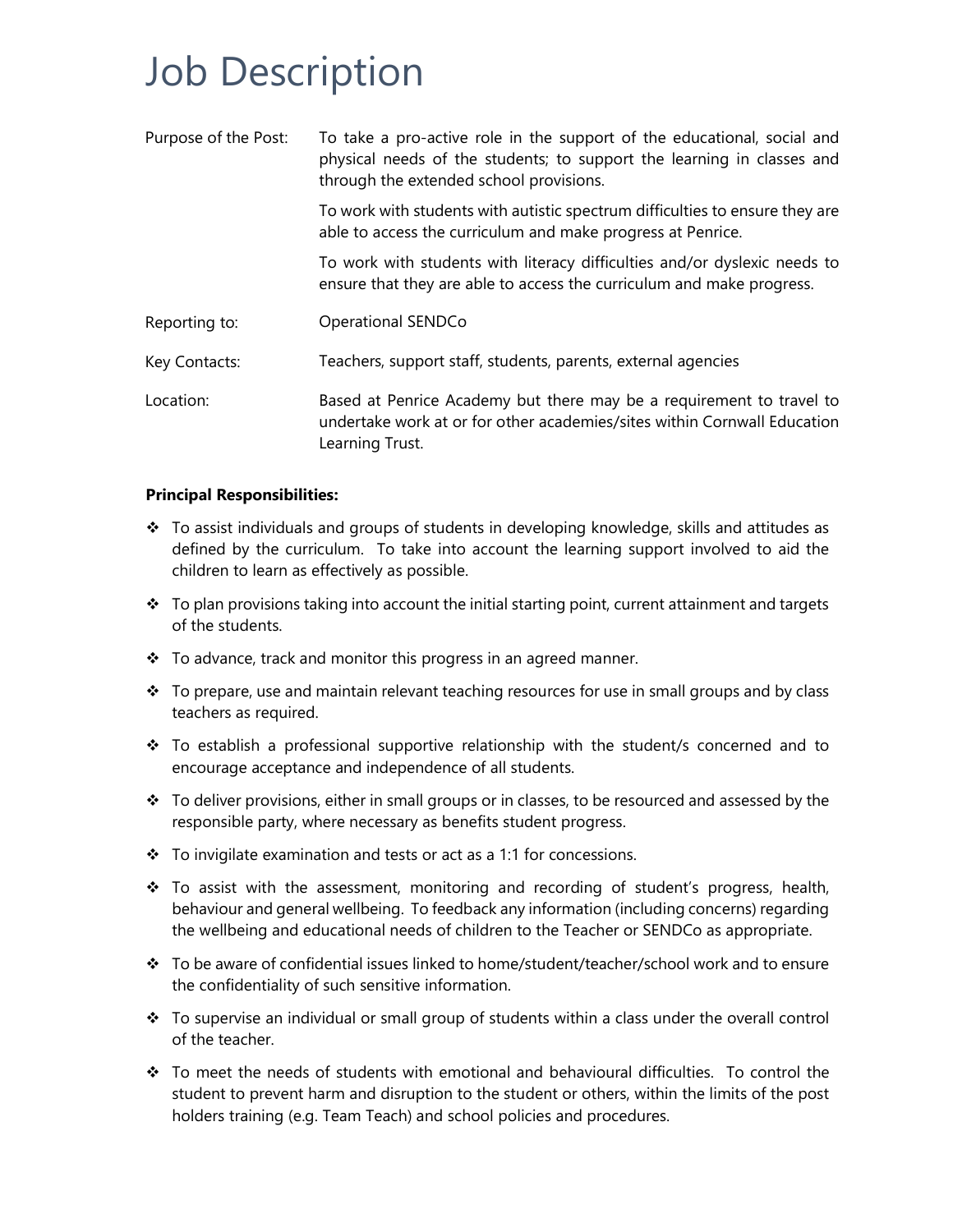- $\div$  To encourage students to interact and work co-operatively with others and to engage all students in learning activities.
- \* To build and maintain supportive relationships with students, treating all individuals consistently and with respect and consideration. To encourage acceptance and inclusion of all students.
- \* To promote students' independence and employ strategies which recognise and reward students' self-reliance.
- $\cdot \cdot$  To demonstrate and promote positive values, attitudes and high standards of behaviour. To anticipate and manage behaviour constructively, promoting students' self-control and independence.
- \* To deliver other out of school learning activities as agreed by the Academy with contractual bounds.
- \* To assist with lunch and break time supervision of students on a rota basis.
- $\cdot \cdot$  To accompany students on educational visits and outings as supervised by the teacher.
- $\cdot \cdot$  To meet with the SENDCO and/or other appropriate staff on a regular basis.
- \* To promote understanding of individual needs by delivering school-based INSET to staff.
- \* To meet the mobility needs of the student, assisting in the use of a wheelchair/hoist, ensuring compliance with safe lifting procedures and associated training.

#### General Responsibilities applicable to all staff:

- \* To demonstrate and promote the values of Cornwall Education Learning Trust at all times.
- \* To work effectively with other members of staff to meet the needs of all students.
- \* To work with professionalism in line with the Trust's Code of Conduct.
- \* To attend staff meetings and Trust-based INSET as required.
- \* To be responsible for his/her own self-development on a continuous basis, undertaking any training/professional development as appropriate.
- \* To be aware of and adhere to all applicable Trust policies and procedures.
- \* To maintain at all times the utmost confidentiality with regard to all reports, records, personal data relating to staff and pupils and other information of a sensitive or confidential nature acquired in the course of undertaking duties for the Trust, with due regard to General Data Protection Regulations.

#### Note:

- $\cdot \cdot$  This Job Description is illustrative of the general nature and level of responsibility of the work to be undertaken commensurate with the grade. It is not a comprehensive list of all the responsibilities, duties and tasks relating to the post.
- $\div$  The postholder may be required to undertake such work as may be determined by the Headteacher/line manager from time to time, up to or at a level consistent with the main responsibilities of the job.
- $\cdot \cdot$  This Job Description may be amended at any time in consultation with the postholder.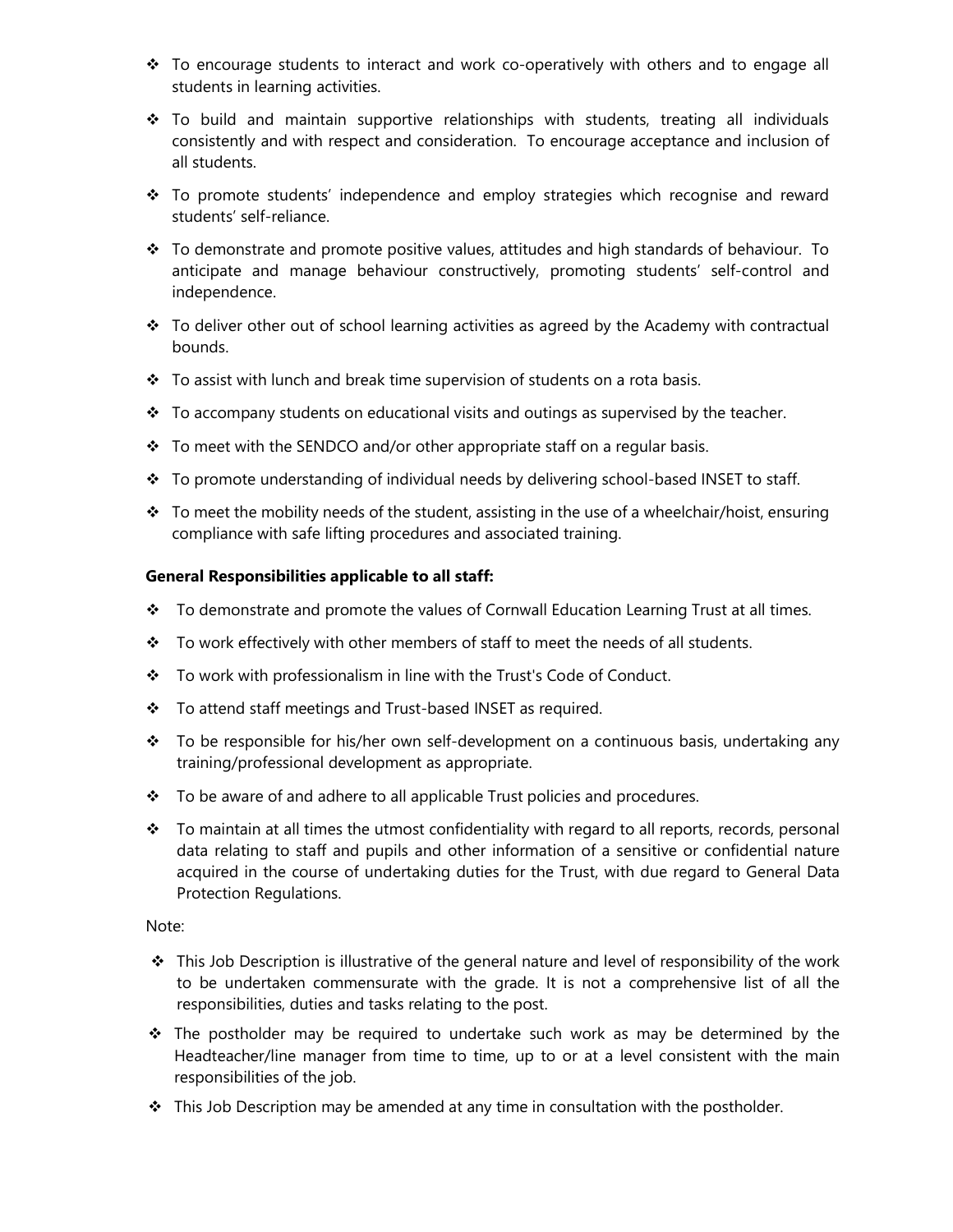## Person Specification

| <b>Selection Criteria</b>                    | <b>Essential</b>                                                                                                                                                                                                                                                                                                                                  | <b>Desirable</b>                                                                                                                                                                                                                                                                                                                                                                    | <b>How Assessed</b>             |
|----------------------------------------------|---------------------------------------------------------------------------------------------------------------------------------------------------------------------------------------------------------------------------------------------------------------------------------------------------------------------------------------------------|-------------------------------------------------------------------------------------------------------------------------------------------------------------------------------------------------------------------------------------------------------------------------------------------------------------------------------------------------------------------------------------|---------------------------------|
| Education and<br>Training                    | Attainment of 4 GCSE<br>❖<br>qualifications (or equivalent),<br>or able to demonstrate<br>equivalent knowledge, skills<br>and aptitude                                                                                                                                                                                                            | ❖ Evidence of study after<br><b>GCSE</b><br>NVQ Teaching and<br>❖<br>Learning<br><b>HLTA Status</b><br>❖<br>TA Apprenticeship<br>❖<br><b>Autism Champion Status</b><br>❖<br>Other qualifications, e.g.<br>❖<br>coaching                                                                                                                                                             | Application Form /<br>Interview |
| Experience                                   | Previous experience of<br>❖<br>working with children<br>Experience of working with<br>❖<br>groups of people                                                                                                                                                                                                                                       | ❖<br>Previous experience of<br>working with children in a<br>classroom environment or<br>similar<br>Experience of working with<br>❖<br>children with challenging<br>individual needs<br>Experience of teaching<br>❖<br>groups of students /<br>running group<br>interventions<br>Experience of monitoring<br>❖<br>progress<br>Experience of working with<br>❖<br>special conditions | Application Form /<br>Interview |
| Specialist<br>Knowledge and<br><b>Skills</b> | ❖ Good levels of literacy and<br>numeracy<br>Admin and Organisational<br>❖<br>skills<br>High level of oral and written<br>❖<br>communication skills<br>Ability to prioritise between<br>❖<br>different demands and work<br>to deadlines<br>Ability to work without<br>❖<br>supervision<br><b>ICT Competency</b><br>❖<br>Understanding of SEN<br>❖ | ❖<br>Knowledge of issues<br>relevant to education and<br>child development<br>Understanding of specific<br>❖<br><b>SEN</b> conditions                                                                                                                                                                                                                                               | Application Form /<br>Interview |
| <b>Personal Qualities</b>                    | A strong commitment to<br>❖<br>safeguarding children and<br>young people; full awareness<br>and knowledge of current<br>national legislation for<br>safeguarding and child<br>protection                                                                                                                                                          |                                                                                                                                                                                                                                                                                                                                                                                     | Application Form /<br>Interview |